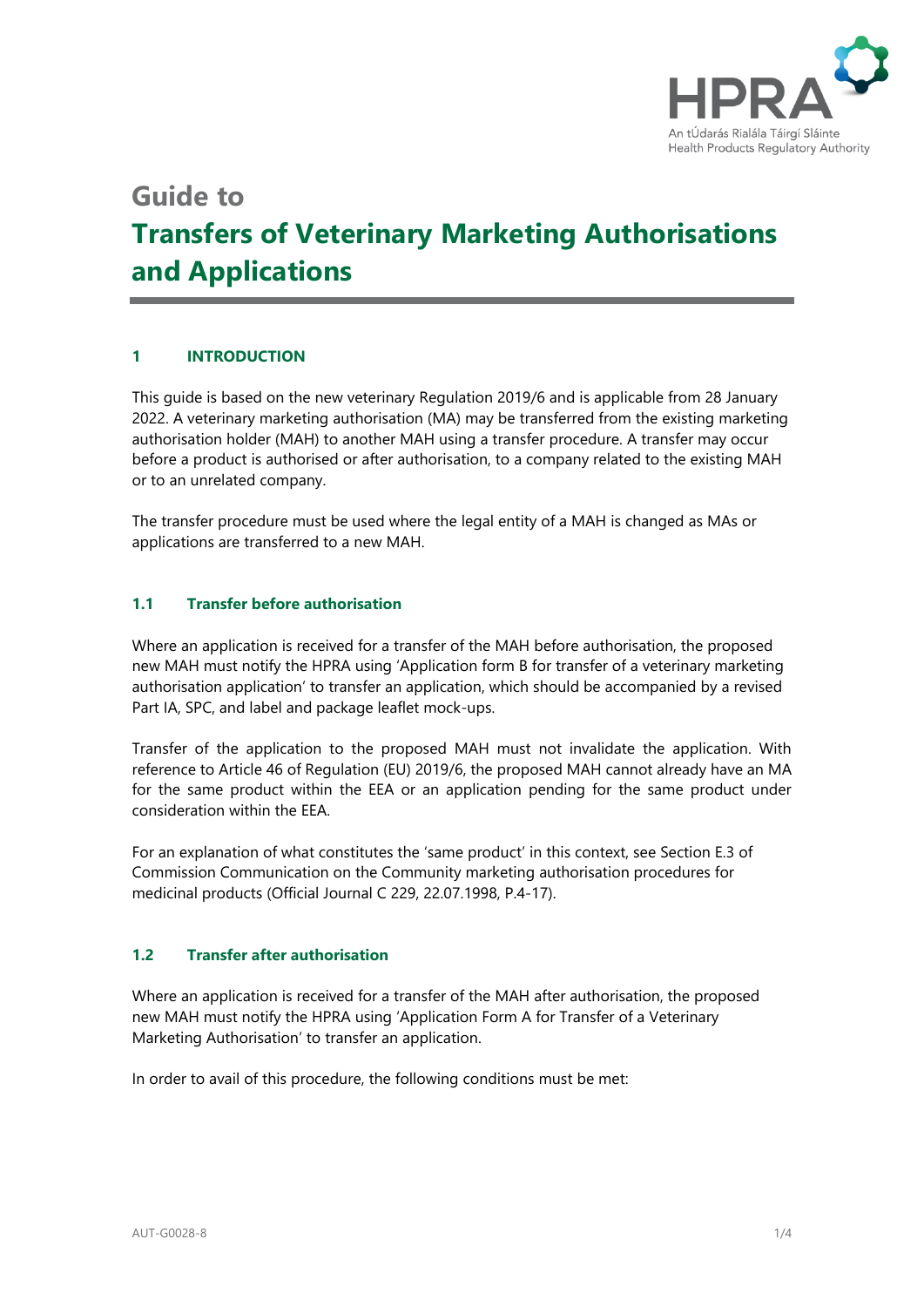- 1 No change may be made, as part of the transfer application, to the authorisation schedule other than the MA number and the MAH's name and address. No change may be made to the technical data in Parts II, III or IV of the dossier.
- 2 Evidence must be provided that a Pharmacovigilance System Master File (PSMF) is in place for the new MAH and that a variation to replace or change an existing summary of the PSMF, or introduce a new summary of the PSMF has been/will be submitted or alternatively, an explanation as to why no change or variation is necessary should be provided.
- 3 No change may be made to the texts of the labels and package leaflet, other than the MA number, the MAH's name and address, and the distributor (if applicable). Any change to the layout and design must not adversely affect the readability of the product literature.
- 4 For bulk transfer applications, only one application form is required. If necessary, provide an annex listing the VPA numbers, full product names and strengths.

We strongly advise MAHs to try and ensure no other regulatory activity is ongoing for the product awaiting transfer when the application is submitted to the HPRA. MAHs should coordinate the submission of the application with your intended date of transfer so they are closely aligned.

The transferred MA is authorised with the same authorisation schedule as the existing MA, except for the name and address of the MAH and the MA number. In the event that the existing authorisation does not have an unlimited period of validity, it is issued for the remaining period of validity of the existing authorisation.

Any change to the transferred MA, e.g. revised label/leaflet text or change of name and/or address of the manufacturer, updates to the summary of the PSMF must be applied for through the relevant variation procedure.

In the event that the existing authorisation does not have an unlimited period of validity, on expiry, the transferred MA is renewed in the usual way by the new MAH.

## **1.3 Transfer using the new application procedure**

Where the application does not meet the conditions laid down for this administrative transfer procedure or the applicant wishes to obtain an MA under conditions other than those specified, the applicant must apply for a new MA under the usual national authorisation procedure.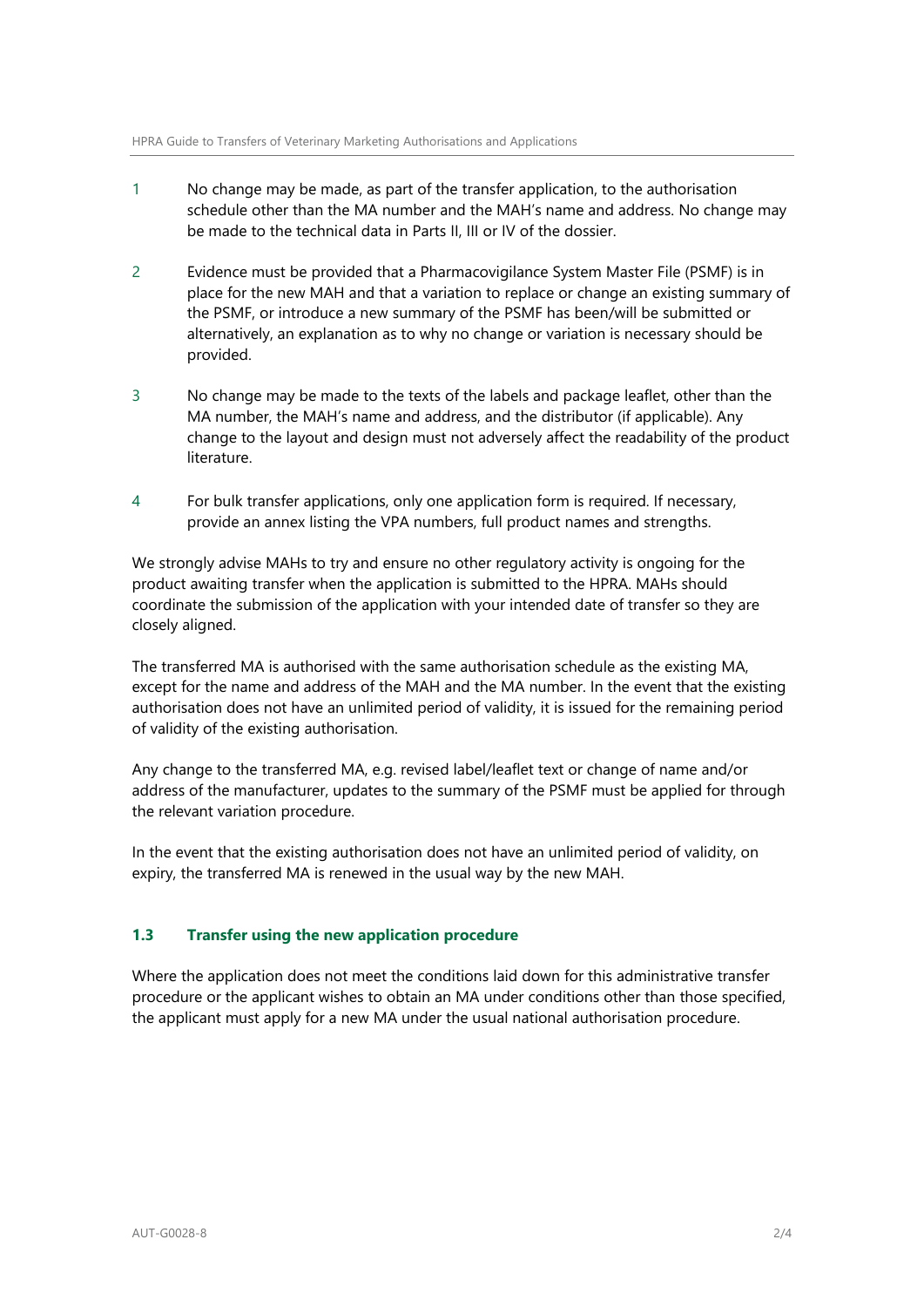## **2 MAKING AN APPLICATION**

#### **2.1 Documentation**

In order to transfer an MA, the proposed MAH or another person acting on their behalf must submit an application consisting of one copy of each of the following:

- Covering letter.
- Relevant transfer application form ('Application Form A for Transfer of a Veterinary Marketing Authorisation' or 'Application Form B for Transfer of a Veterinary Marketing Authorisation Application') and signed statements from the existing MAH/applicant and the proposed new MAH.
- Proof of payment.
- Information relating to the recall procedures of the new MAH as detailed in transfer forms.
- Evidence of establishment in the European Union, e.g. certificate of incorporation or equivalent - only for companies or individuals not already holding an MA in Ireland.
- Updated SPC, labels and leaflet are required, containing the new company information. The SPC, labels and leaflets must be in separate PDF/A format documents.
- PSMF reference number.
- In addition, for transfers before authorisation, a revised Part IA and summary of the PSMF must be provided.

HPRA Receipts and Validation [\(submissions@hpra.ie\)](mailto:submissions@hpra.ie) should be contacted before submission in order to provide the new VPA numbers in advance to facilitate the preparation of the application and documents.

#### **2.2 Fees**

Fees for transfer of an existing MA to a related company, to an unrelated company or to a company which does not already hold an MA are detailed in the HPRA's 'Guide to Fees for Veterinary Medicines'.

Fees are payable to the Health Products Regulatory Authority. Account no.: 33712185; sort code 93-10-12 Swift Code AIBKIE2D IBAN: IE 54 AIBK 931012 33712185 Allied Irish Bank 1-3 Baggot Street Lower Dublin 2

Payment is to be made with the MA transfer application. Fees for transfer of an application before authorisation are subject to an administrative fee. Please see the 'Publications and Forms' section of [www.hpra.ie](http://www.hpra.ie/) for the 'Guide to Fees for Veterinary Medicines'.